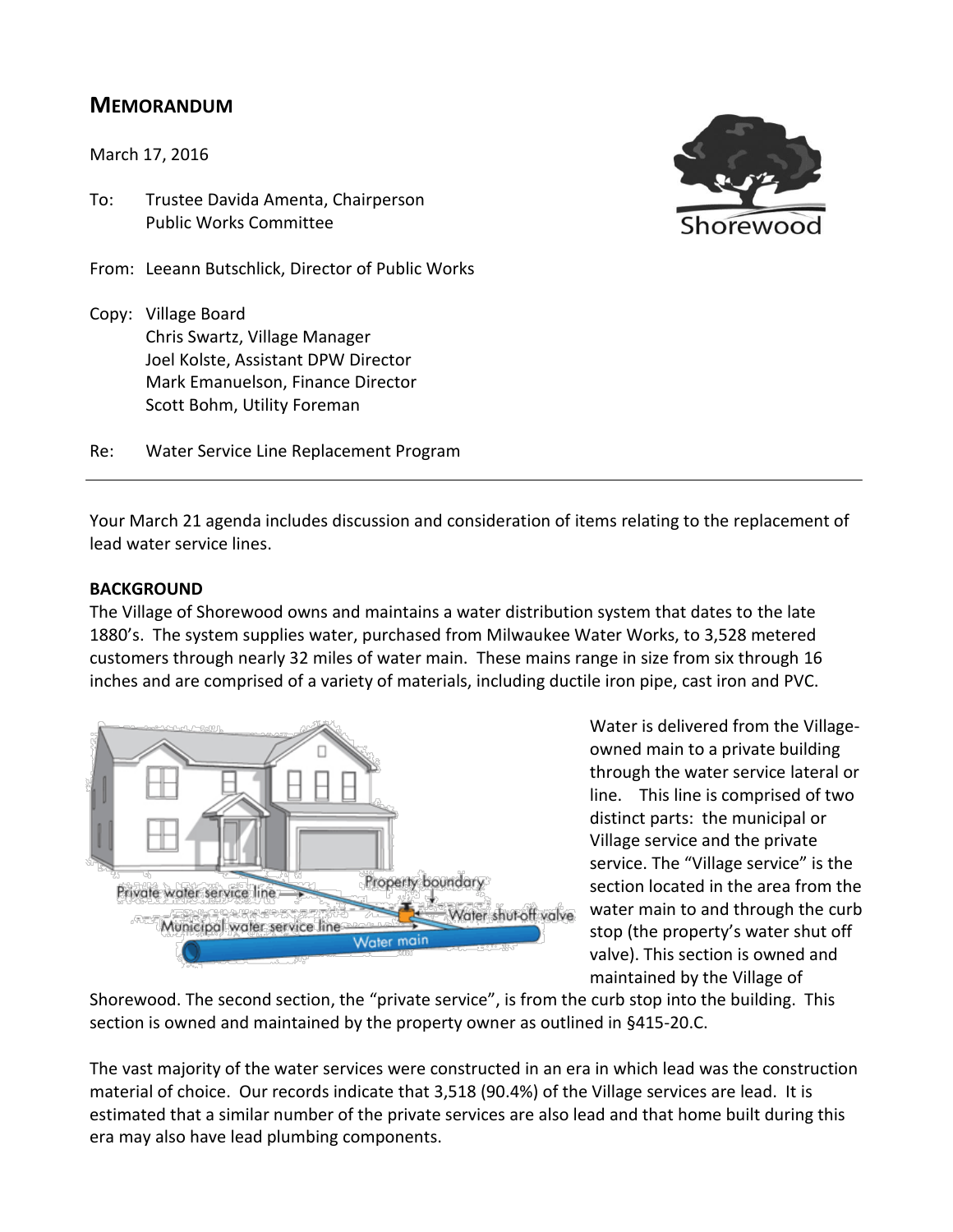#### **Milwaukee Water Works**

You may recall a January 27, 2016 Milwaukee Journal-Sentinel article regarding Milwaukee Water Work's intent to cancel planned 2016 water main relays. This change was due to findings of recent studies that indicate the disturbance of service lines through partial replacement increases the risk of lead exposure in the connected home. Like Milwaukee and many other area municipalities, this is the approach Shorewood has utilized to replace the aging lead services.

It must be reiterated that lead is NOT found in the source water, Lake Michigan, and it is NOT found in our treated drinking water. Water can dissolve lead from the service lines and internal plumbing made of lead, especially when water stands unused for several hours. Since 1996 Milwaukee Water Works has treated its water with a phosphate compound that forms a protective coating inside pipes to control lead dissolving into the water.

#### **Public Health & Safety**

Without exception, the primary focus of the Village of Shorewood and the Department of Public Works is the protection of the public health and safety of our residents.

The Village complies with all state and federal drinking water safety standards and testing requirements. The EPA's Lead and Copper Rule sets an action level for lead at 15 micrograms per liter. At least 90 percent of all samples taken in any sampling round must be less than 15 micrograms per liter. The Village of Shorewood has NEVER exceeded this action level.

All actions considered and recommended by the Department of Public Works and Shorewood Water Utility have always been and will continue to be done with the public health and safety as the foremost consideration.

## **ANNUAL INFRASTRUCTURE IMPROVEMENT PROGRAMS**

Within the last decade, the Village's asset management and infrastructure improvement focus have been evident in both the development of improvement and maintenance plans for the Village's various infrastructure systems (roads, sewers, water, etc.) and the funding commitments to ensure their implementation.

Great strides have been made in the coordination of the various major infrastructure improvement programs. Street reconstruction has been organized around major sewer construction and this has created additional opportunities to coordinate water distribution system improvements into these construction projects. Since 2012, Shorewood has replaced nearly four percent of its total water main system.

## **2016 Construction Programs**

As you know, contracts have been awarded for approximately \$4 million dollars in roadway, sewer and water system improvements this year. Included in these programs are water system upgrades as follows:

 NE Area Combined Sewer – 760 lineal feet ductile iron pipe watermain, 4 gate valves and 11 service replacements.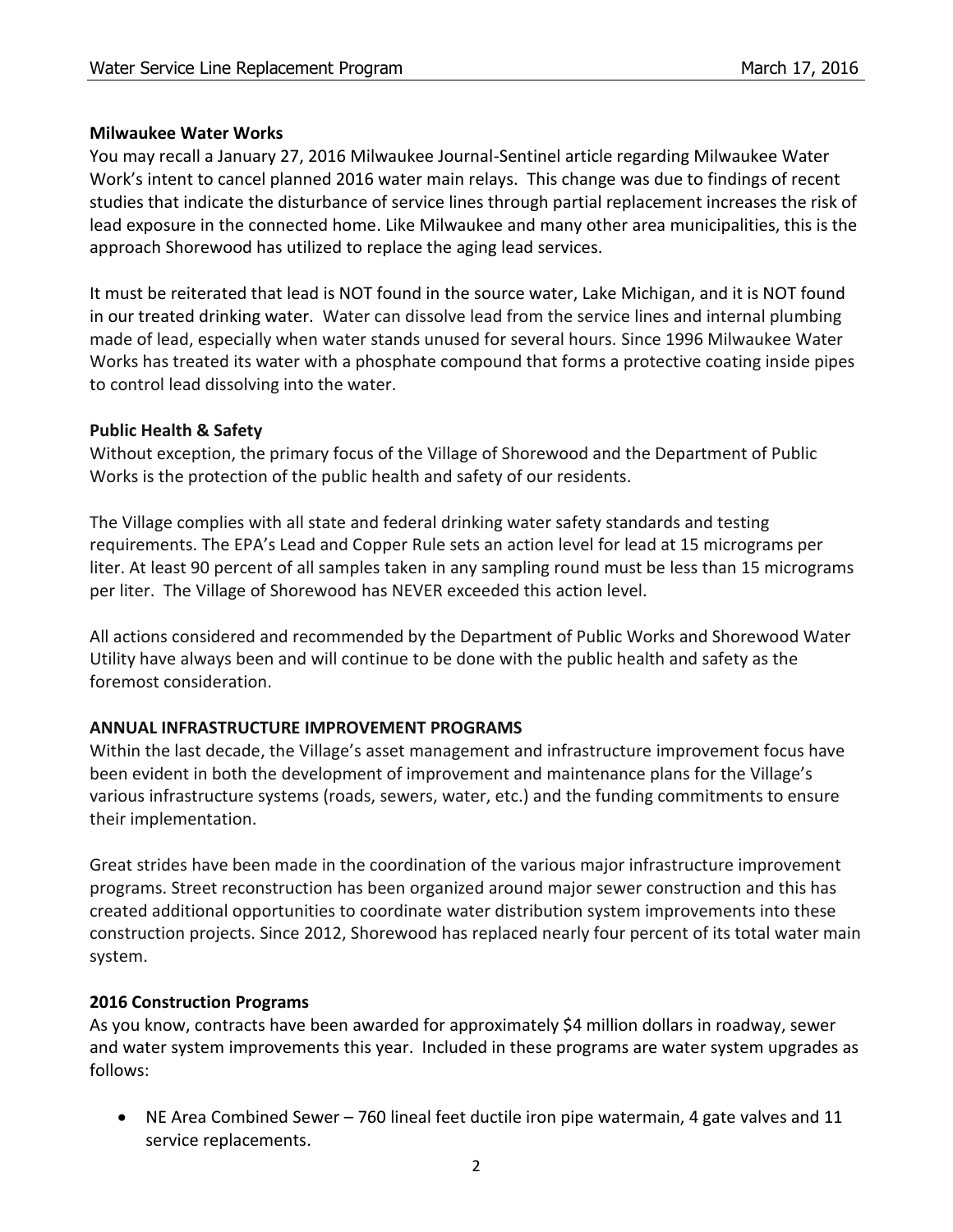Beverly Road Reconstruction – 2,650 lineal feet ductile iron pipe watermain, 6 gate valves and 57 service replacements.

To address issues relating to both the water system infrastructure's age and material components, the Village has included municipal service replacements as a part of all water system construction for approximately the last ten years. The most opportune time to replace this section of the service is at the time of main replacement and/or street reconstruction.

Please note that the contract award for service replacements scheduled above include funding for only the Village-owned portion of the water service line. The Village has not previously coordinated private service line replacement with public construction projects. This year, however, we have secured unit prices from the respective underground contractors to replace the entire service line at one time if the homeowner elects to do so.

## **PROGRAM/POLICY CONSIDERATIONS**

Staff proposes a four step approach to address the issues related to lead services:

- 1. Formalization of a past policy which would authorize DPW/Utility staff to approve individual Village-owned water service replacements on an on-going basis when such a homeowner initiates the private service replacement.
- 2. Prequalification of private contractors for service lateral replacements as a resource for property owners who wish to replace their service lateral outside a Village program.
- 3. Development of a program to address replacement of lead services in the water main replacement areas of the 2016 construction programs.
- 4. Development of a comprehensive policy regarding replacement of lead services 2017 and beyond.

# **Formalization of Past Policy**

Currently, if a homeowner replaces the private water service DPW staff will either replace the public section of the service or negotiate with the plumber to complete the work to the main. Such requests are infrequent, but could become more commonplace and require greater budgetary expenditures. As such, staff requests your authorization to continue this practice.

## **Prequalification of Contractors**

In an effort to assist residents, DPW staff with significant input from Building Inspection staff would develop a list of contractors with good standing in the Village. This list would be available to residents who are interested in private service replacement and/or require emergency service for a failed service lateral.

## **2016 Lead Service Replacement Program**

DPW staff has worked extensively with both the North Shore Health Department and its consultant, City Water, Inc., to develop a water service replacement program and protocol. The attached program is modeled on Cincinnati, Ohio, which is recognized nation-wide as a leader in this area.